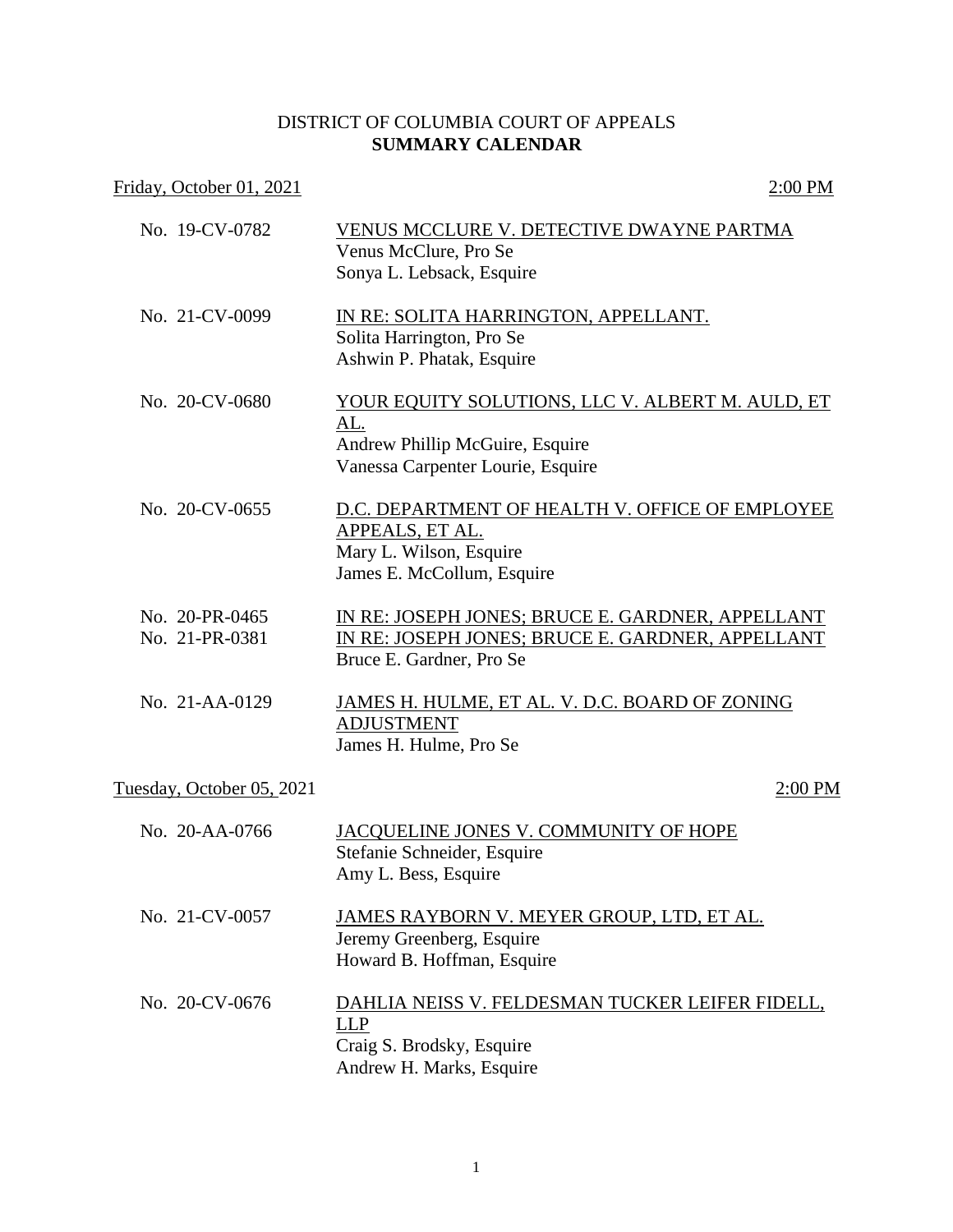| No. 21-FM-0061                                     | MICHAEL KLISCH V. ERIN KLISCH<br>Darryl A. Feldman, Esquire<br>Erin Klisch, Pro Se                                                                                                                                                      |
|----------------------------------------------------|-----------------------------------------------------------------------------------------------------------------------------------------------------------------------------------------------------------------------------------------|
| No. 20-CV-0527                                     | <b>GERREN PRICE V. BOARD OF ETHICS AND</b><br><b>GOVERNMENT ACCOUNTABILITY</b><br>Erik James Williams, Esquire<br>Stacy L. Anderson, Esquire                                                                                            |
| No. 20-PR-0593                                     | <u>IN RE: ALEX T. ALLEN; RHONDA K. EVANS, ESQUIRE,</u><br><b>APPELLANT</b><br>Rhonda K. Evans, Pro Se                                                                                                                                   |
| Thursday, October 21, 2021                         | 2:00 PM                                                                                                                                                                                                                                 |
| No. 20-CV-0356<br>No. 20-CV-0395<br>No. 20-CV-0397 | RODA T. GIDEY V. SETTLEMENT CORPORATION, ET AL<br>RODA T. GIDEY V. SETTLEMENT CORPORATION, ET AL<br>RODA T. GIDEY V. SETTLEMENT CORPORATION<br>Workneh Churnet, Esquire<br>Michael Z. Bluestone, Esquire<br>Gregory Z. Sussman, Esquire |
| No. 21-AA-0130                                     | LATONYA LEE V. D.C. DEPARTMENT OF EMPLOYMENT<br><b>SERVICES</b><br>Krista N. DeSmyter, Esquire<br>Samuel Scott, Esquire                                                                                                                 |
| No. 20-FS-0770                                     | IN RE: Z.M.; DISTRICT OF COLUMBIA, APPELLANT<br>Pamela Soncini, Esquire<br>Madhavan K. Nair, Esquire<br>Katherine Piggott-Tooke, Esquire                                                                                                |
| No. 20-FM-0209                                     | <u>MICAH KIDD V. NIKKISHA SCOTT</u><br>Micah Kidd, Pro Se<br>Nikkisha Scott, Pro Se                                                                                                                                                     |
| No. 20-PR-0596                                     | IN RE: ESTATE OF SARAH ELLEN HENNEGHAN; GERALD<br>HENNEGHAN, APPELLANT<br>Gerald Henneghan, Pro Se<br>John A. Nader, Esquire<br>Joel P. Williams, Esquire                                                                               |
| No. 20-CV-0127                                     | LORI SAXON V. AMERITAS LIFE INSURANCE<br><b>CORPORATION</b><br>Lori A. Saxon, Pro Se<br>S. Mohsin Reza, Esquire                                                                                                                         |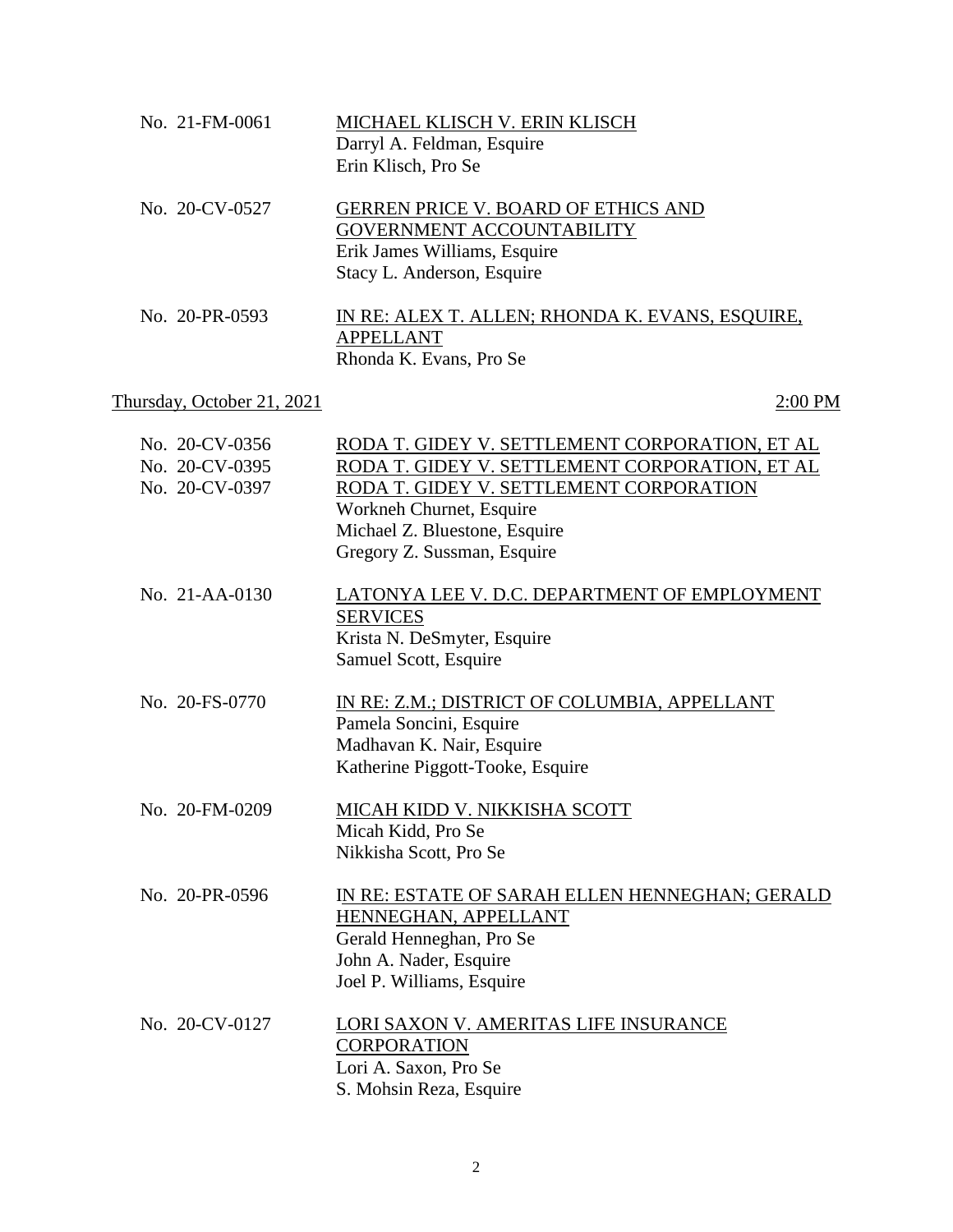| No. 20-AA-0623                                                                         | DANTES AUGUSTIN V. D.C. DEPARTMENT OF<br><b>EMPOYMENT SERVICES</b><br>Matthew J. Peffer, Esquire<br>Julie D. Murray, Esquire                                                                                                                |
|----------------------------------------------------------------------------------------|---------------------------------------------------------------------------------------------------------------------------------------------------------------------------------------------------------------------------------------------|
| No. 20-PR-0776                                                                         | <u>IN RE: WALTER SMITH; BRUCE E. GARDNER,</u><br>APPELLANT.<br>Bruce E. Gardner, Pro Se                                                                                                                                                     |
| No. 20-FM-0208                                                                         | AQUNETTA ANDERSON V. CHANEL HARRIS, ET AL.<br>Aqunetta Anderson, Pro Se<br>Jessica Kurtz Zagoren, Esquire                                                                                                                                   |
| No. 21-CV-0171                                                                         | LONG GATE ASSOCIATES, LLC AS RECEIVER FOR<br>RANDOLPH TOWERS V. ROBERTO DE VARVALHO AKA<br>ROBERTO DE CARVALHO, ET AL.<br>Matthew M. Moore, Esquire<br>Jamie Long, Esquire                                                                  |
| No. 19-CV-0647                                                                         | <b>SONYA OWENS V. RELIANCE GROUP, LLC</b><br>Sonya L. Owens, Pro Se<br>Aaron Sokolow, Esquire                                                                                                                                               |
| No. 20-FM-0739<br>No. 20-FM-0740<br>No. 21-FM-0068<br>No. 21-FM-0069<br>No. 21-FM-0127 | ASLI CAROME V. PATRICK CAROME<br>PATRICK CAROME V. ASLI CAROME<br><b>ASLI CAROME V. PATRICK J. CAROME</b><br>PATRICK J. CAROME V. ASLI CAROME<br>PATRICK J. CAROME V. ASIL CAROME<br>Ayesha N. Khan, Esquire<br>Steven P. Lehotsky, Esquire |
| Friday, October 29, 2021                                                               | 2:00 PM                                                                                                                                                                                                                                     |
| No. 21-AA-0190                                                                         | JEANNE CODER V. D.C. DEPARTMENT OF EMPLOYMENT<br><b>SERVICES</b><br>David J. Kapson, Esquire<br>Sheryl A. Tirocchi, Esquire                                                                                                                 |
| No. 20-CF-0112                                                                         | <u>NAKYM J. SHEFFIELD V. UNITED STATES</u><br>$1.11 \pm 1.7$                                                                                                                                                                                |

Mindy A. Daniels, Esquire Michael E. McGovern, Esquire